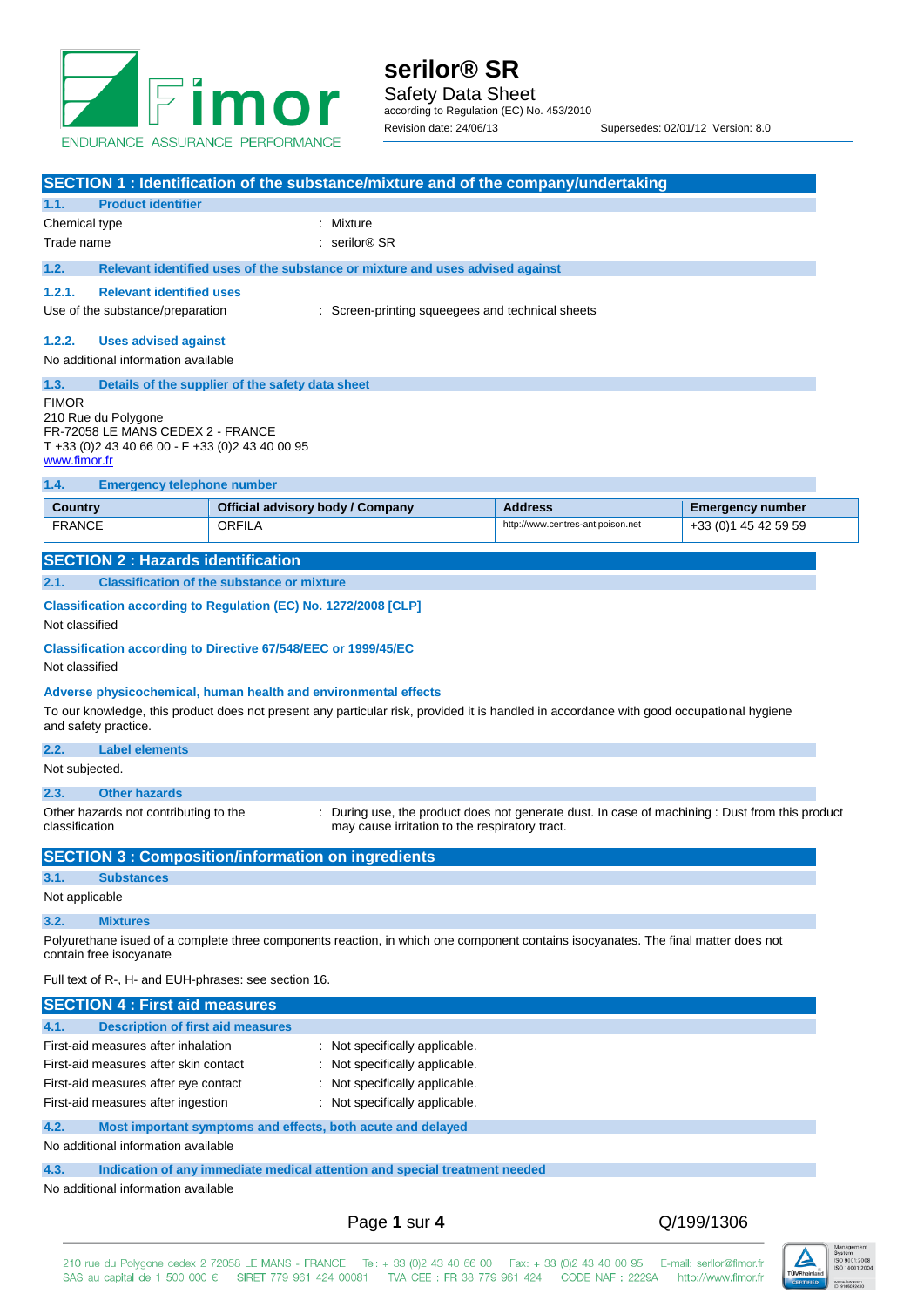

**serilor® SR** Safety Data Sheet according to Regulation (EC) No. 453/2010 Revision date: 24/06/13 Supersedes: 02/01/12 Version: 8.0

|                                                                                                                                                                                           | <b>SECTION 5 : Firefighting measures</b>                                                                                |                                                                                                                                            |
|-------------------------------------------------------------------------------------------------------------------------------------------------------------------------------------------|-------------------------------------------------------------------------------------------------------------------------|--------------------------------------------------------------------------------------------------------------------------------------------|
| 5.1.                                                                                                                                                                                      | <b>Extinguishing media</b>                                                                                              |                                                                                                                                            |
|                                                                                                                                                                                           | Suitable extinguishing media                                                                                            | : Carbon dioxide (CO2)<br>Foam<br>Dry powder<br>Water spray.                                                                               |
| 5.2.                                                                                                                                                                                      | Special hazards arising from the substance or mixture                                                                   |                                                                                                                                            |
| Fire hazard                                                                                                                                                                               |                                                                                                                         | : On combustion or on thermal decomposition (pyrolysis) releases :<br>Carbon oxides (CO and CO2)<br>Nitrogen oxides.<br>Hydrogen cyanide.  |
| 5.3.                                                                                                                                                                                      | <b>Advice for firefighters</b>                                                                                          |                                                                                                                                            |
| Firefighting instructions                                                                                                                                                                 |                                                                                                                         | : Cool down the containers exposed to heat with a water spray<br>Contain the extinguishing fluids by bunding.                              |
|                                                                                                                                                                                           | Protection during firefighting                                                                                          | Do not attempt to take action without suitable protective equipment<br>Self-contained breathing apparatus<br>Complete protective clothing. |
|                                                                                                                                                                                           | <b>SECTION 6 : Accidental release measures</b>                                                                          |                                                                                                                                            |
| 6.1.                                                                                                                                                                                      | Personal precautions, protective equipment and emergency procedures                                                     |                                                                                                                                            |
| 6.1.1.                                                                                                                                                                                    | For non-emergency personnel                                                                                             |                                                                                                                                            |
|                                                                                                                                                                                           | Emergency procedures                                                                                                    | : Not specifically applicable.                                                                                                             |
| 6.1.2.                                                                                                                                                                                    | For emergency responders                                                                                                |                                                                                                                                            |
|                                                                                                                                                                                           | <b>Emergency procedures</b>                                                                                             | : Not specifically applicable.                                                                                                             |
| 6.2.                                                                                                                                                                                      | <b>Environmental precautions</b><br>Avoid release to the environment.                                                   |                                                                                                                                            |
| 6.3.                                                                                                                                                                                      | Methods and material for containment and cleaning up                                                                    |                                                                                                                                            |
| For containment                                                                                                                                                                           |                                                                                                                         | : Recover mechanically the product.                                                                                                        |
| 6.4.                                                                                                                                                                                      | <b>Reference to other sections</b><br>For further information refer to section 13.                                      |                                                                                                                                            |
|                                                                                                                                                                                           | <b>SECTION 7: Handling and storage</b>                                                                                  |                                                                                                                                            |
| 7.1.                                                                                                                                                                                      | <b>Precautions for safe handling</b>                                                                                    |                                                                                                                                            |
|                                                                                                                                                                                           | Precautions for safe handling                                                                                           | : Does not require any specific or particular technical measures.                                                                          |
| Hygiene measures                                                                                                                                                                          |                                                                                                                         | : Do not drink, eat or smoke in the workplace<br>Always wash hands after handling the product.                                             |
| 7.2.                                                                                                                                                                                      | Conditions for safe storage, including any incompatibilities                                                            |                                                                                                                                            |
| <b>Technical measures</b>                                                                                                                                                                 |                                                                                                                         | Does not require any specific or particular measures.                                                                                      |
| Storage conditions                                                                                                                                                                        |                                                                                                                         | Keep in a cool, well-ventilated place away from heat<br>Protect from sunlight.                                                             |
|                                                                                                                                                                                           | Storage temperature                                                                                                     | : 15 - 25 °C                                                                                                                               |
| Packaging materials                                                                                                                                                                       |                                                                                                                         | Carton.<br>Plastic materials.                                                                                                              |
| 7.3.                                                                                                                                                                                      | <b>Specific end use(s)</b>                                                                                              |                                                                                                                                            |
|                                                                                                                                                                                           | No additional information available                                                                                     |                                                                                                                                            |
|                                                                                                                                                                                           | <b>SECTION 8: Exposure controls/personal protection</b>                                                                 |                                                                                                                                            |
| 8.1.                                                                                                                                                                                      | <b>Control parameters</b><br>No additional information available                                                        |                                                                                                                                            |
| 8.2.                                                                                                                                                                                      |                                                                                                                         |                                                                                                                                            |
|                                                                                                                                                                                           | <b>Exposure controls</b><br>Appropriate engineering controls<br>: Does not require any specific or particular measures. |                                                                                                                                            |
| Hand protection                                                                                                                                                                           |                                                                                                                         | : Not required for normal conditions of use.                                                                                               |
| Eye protection                                                                                                                                                                            |                                                                                                                         | In case of machining : dust production require the carrying of protective goggles.                                                         |
| : If the ventilation is suitable, it is not essential to wear respiratory equipment<br>Respiratory protection<br>In case of machining and dust formation, use respirator with filter: P2. |                                                                                                                         |                                                                                                                                            |
|                                                                                                                                                                                           |                                                                                                                         |                                                                                                                                            |

## Page **2** sur **4** Q/199/1306

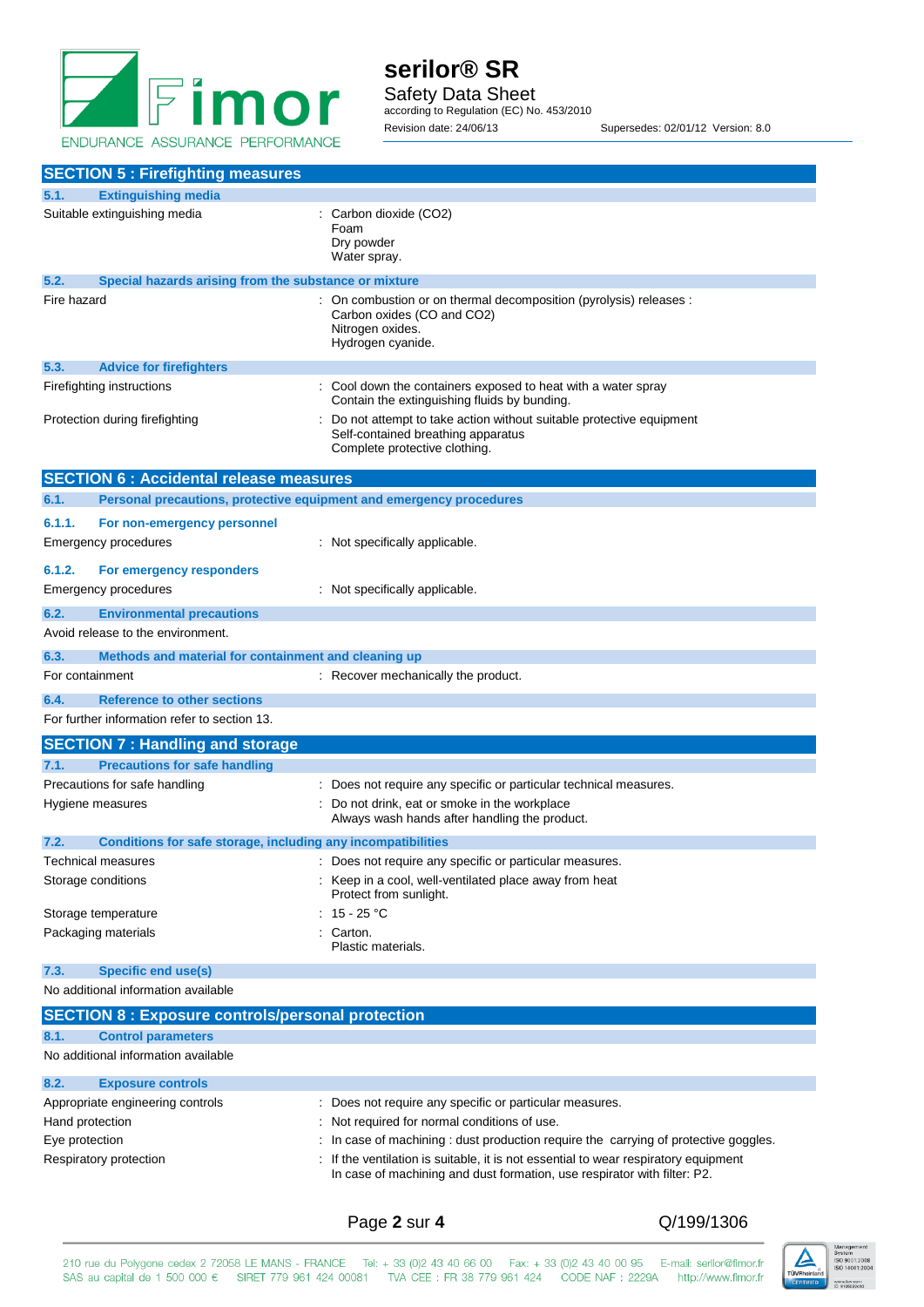

**serilor® SR** Safety Data Sheet according to Regulation (EC) No. 453/2010 Revision date: 24/06/13 Supersedes: 02/01/12 Version: 8.0

| <b>SECTION 9: Physical and chemical properties</b>            |                                                                  |  |
|---------------------------------------------------------------|------------------------------------------------------------------|--|
| 9.1.<br>Information on basic physical and chemical properties |                                                                  |  |
| Physical state                                                | : Solid                                                          |  |
| Colour                                                        | Variable.                                                        |  |
| Odour                                                         | odourless.                                                       |  |
| Odour threshold                                               | Not applicable                                                   |  |
| рH                                                            | Not applicable                                                   |  |
| Melting point                                                 | Not determined.                                                  |  |
| Boiling point                                                 | Not applicable                                                   |  |
| Flash point                                                   | Not applicable                                                   |  |
| Relative evaporation rate (butylacetate=1)                    | No data available                                                |  |
| Flammability (solid, gas)                                     | No data available                                                |  |
| <b>Explosive limits</b>                                       | Not determined.                                                  |  |
| Vapour pressure                                               | Not applicable                                                   |  |
| Relative vapour density at 20 °C                              | Not applicable                                                   |  |
| Relative density                                              | 1,2                                                              |  |
| Solubility                                                    | Water: Insoluble<br>Organic solvent: Soluble in organic solvents |  |
| Log Pow                                                       | No data available                                                |  |
| Self ignition temperature                                     | Not determined.                                                  |  |
| Decomposition temperature                                     | Not determined.                                                  |  |
| Viscosity, kinematic                                          | Not applicable                                                   |  |
| Viscosity, dynamic                                            | Not applicable                                                   |  |
| <b>Explosive properties</b>                                   | Not applicable.                                                  |  |
| Oxidising properties                                          | Non oxidizing material according to EC criteria.                 |  |

### **9.2. Other information**

No additional information available

| <b>SECTION 10: Stability and reactivity</b>                                                                               |                                                                                                                                                                                                                                                      |  |  |
|---------------------------------------------------------------------------------------------------------------------------|------------------------------------------------------------------------------------------------------------------------------------------------------------------------------------------------------------------------------------------------------|--|--|
| 10.1.<br><b>Reactivity</b>                                                                                                |                                                                                                                                                                                                                                                      |  |  |
|                                                                                                                           | To our knowledge, the product does not present any particular risk.                                                                                                                                                                                  |  |  |
| 10.2.                                                                                                                     | <b>Chemical stability</b>                                                                                                                                                                                                                            |  |  |
|                                                                                                                           | Stable at ambient temperature and under normal conditions of use.                                                                                                                                                                                    |  |  |
| 10.3.                                                                                                                     | <b>Possibility of hazardous reactions</b>                                                                                                                                                                                                            |  |  |
|                                                                                                                           | On exposure to high temperature, may decompose, releasing toxic gases.                                                                                                                                                                               |  |  |
| 10.4.<br><b>Conditions to avoid</b>                                                                                       |                                                                                                                                                                                                                                                      |  |  |
| No flames. Eliminate all sources of ignition.                                                                             |                                                                                                                                                                                                                                                      |  |  |
| 10.5.<br><b>Incompatible materials</b>                                                                                    |                                                                                                                                                                                                                                                      |  |  |
| Strong oxidizing agents.                                                                                                  |                                                                                                                                                                                                                                                      |  |  |
| 10.6.                                                                                                                     | <b>Hazardous decomposition products</b>                                                                                                                                                                                                              |  |  |
| Carbon oxydes (CO, CO2)<br>Nitrogen oxides<br>Hydrogen cyanide.                                                           | On combustion or on thermal decomposition (pyrolysis) releases :                                                                                                                                                                                     |  |  |
|                                                                                                                           | <b>SECTION 11 : Toxicological information</b>                                                                                                                                                                                                        |  |  |
| 11.1.                                                                                                                     | Information on toxicological effects                                                                                                                                                                                                                 |  |  |
| Acute toxicity                                                                                                            | : Not classified (Based on available data, the classification criteria are not met)                                                                                                                                                                  |  |  |
| Skin corrosion/irritation<br>Serious eye damage/irritation<br>Respiratory or skin sensitisation<br>Germ cell mutagenicity | : Not classified (Based on available data, the classification criteria are not met)<br>Not classified (Based on available data, the classification criteria are not met)<br>Not classified (No data available)<br>Not classified (No data available) |  |  |

Carcinogenicity **Carcinogenicity** : Not classified (No data available)

Page **3** sur **4** Q/199/1306